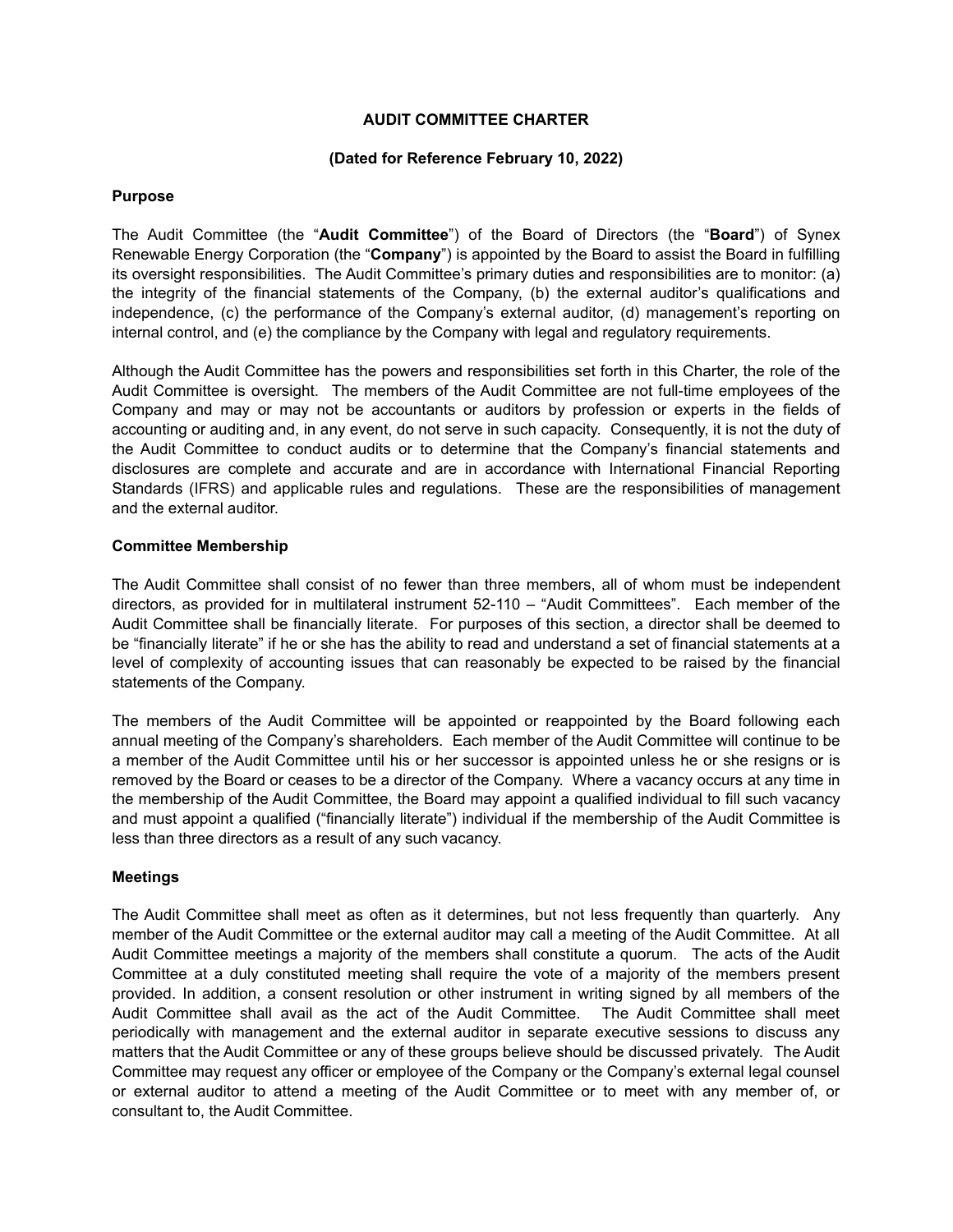The members of the Audit Committee shall select a chair from among their number who must be an independent director. The chair will preside at each meeting of the Audit Committee and, in consultation with the other members of the Audit Committee and management, shall set the frequency and length of each meeting and the agenda of items to be addressed at each upcoming meeting. In addition, at the first meeting held following each annual meeting of shareholders (the "**First Meeting**"), the chair, in consultation with the other members of the Audit Committee, shall determine the list of items to be addressed by the Audit Committee during the coming year (the "**AnnualAgenda**").

The chair shall ensure that the agenda for each upcoming meeting of the Audit Committee is circulated to each member of the Audit Committee as well as each other director in advance of the meeting, and that the Annual Agenda is circulated to each member of the Audit Committee as well as each other director not later than five business days after is it finalized (which shall be not later than five business days after the First Meeting).

# **Committee Authority and Responsibilities**

The Audit Committee shall have the authority and responsibility to appoint, nominate or replace the external auditor (subject, if applicable, to shareholder approval or ratification). The external auditors are ultimately accountable to the Audit Committee and to the Board, as representatives of the shareholders. The Audit Committee shall be responsible for the determination of compensation and oversight of the work of the external auditor (including resolution of disagreements between management and the external auditor regarding financial reporting) for the purpose of preparing or issuing an audit report or related work. The external auditor shall present its audit report directly to the Audit Committee. The Audit Committee shall approve all auditing services and permitted non-audit services (including the fees and terms thereof) to be performed for the Company by its external auditor. The Audit Committee may form and delegate authority to subcommittees consisting of one or more members when appropriate, including the authority to grant approvals of audit and permitted non-audit services, provided that decisions of such subcommittee to grant approvals shall be presented to the full Audit Committee at its next scheduled meeting. The membership of any such subcommittee must consist of a majority of unrelated directors. To the extent necessary, the Audit Committee shall consult with management during the discharge of its responsibilities.

The Audit Committee shall have the authority, to the extent it deems necessary or appropriate, to retain independent legal, accounting or other advisors. The Company shall provide for appropriate funding, as determined by the Audit Committee, for payment of compensation to the external auditor and to any advisors employed by the Audit Committee.

The Audit Committee shall make regular reports to the Board. The Audit Committee shall review and reassess the adequacy of this Charter annually and recommend any substantive changes to the Board for approval. The Audit Committee shall annually review the Audit Committee's own performance.

In fulfilling its responsibilities, the Audit Committee shall:

# Financial Statement and Disclosure Matters

- 1. Review and discuss with management and the external auditor the annual audited financial statements and related documents, including disclosures made in management's discussion and analysis (MD&A), prior to filing with the appropriate securities regulatory authorities or public dissemination.
- 2. Review and discuss with management and, when considered necessary, the external auditor the Company's quarterly financial statements and related documents including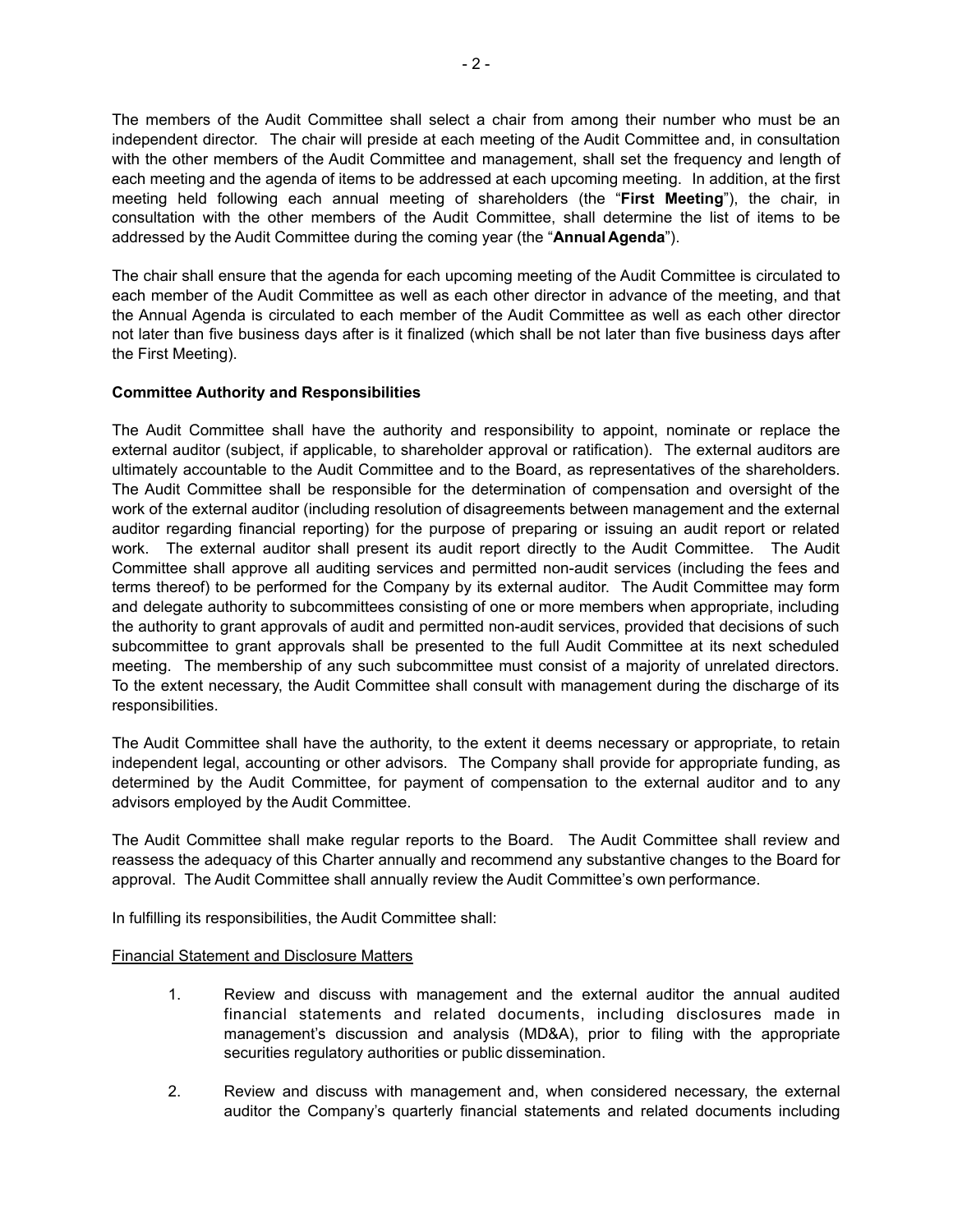disclosures made in management's discussion and analysis, prior to filing with the appropriate securities regulatory authorities or public dissemination.

- 3. Discuss with management the Company's press releases or material change reports discussing financial matters, as well as financial information and earnings guidance provided to analysts and rating agencies. Such discussion may be done generally (consisting of discussing the types of information to be disclosed and the types of presentations to be made).
- 4. Review and discuss with management all material off-balance sheet transactions, arrangements, obligations (including contingent obligations) and other relationships of the Company or any of its subsidiaries with unconsolidated entities or other persons including related persons, that may have a material current or future effect on financial condition, changes in financial condition, results of operations, liquidity, capital resources, capital reserves or significant components of revenues or expenses.
- 5. Review and discuss with management and the external auditor the quality and acceptability of the accounting principles, policies and practices used in the preparation of the Company's financial statements, including all critical accounting policies and practices used, any alternative treatments of financial information, those policies for which management is required to exercise discretion or judgments regarding the implementation thereof, the ramification of their use and the external auditor's preferred treatment, as well as any other material communications between the external auditor and management.
- 6. Discuss with the external auditor the matters required to be communicated to audit committees in accordance with the standards established by the Canadian Institute of Chartered Accountants relating to the conduct of the audit.

# Annual or Periodic Reviews

- 7. Annually, or periodically as appropriate, review any significant changes to the Company's accounting principles and financial disclosure practices as suggested by the external auditors, management or the internal finance department.
- 8. Annually, review with management, the external auditors and the internal finance department (a) any significant disagreement between management and the external auditors or the internal finance department in connection with the preparation of the financial statements, (b) any difficulties encountered during the course of the audit, and (c) management's response to each.
- 9. Annually, discuss with the external auditors, without management being present, (a) their judgments about the quality and appropriateness of the Company's accounting principles and financial disclosure practices as applied in its financial reporting, (b) the completeness and accuracy of the Company's consolidated financial statements, and (c) the external auditor's relationship with management.
- 10. Annually, review and discuss with the external auditors the financial materiality levels as used by them in their annual audit. Management shall use these materiality levels as guidelines in bringing matters to the Board for review and discussion.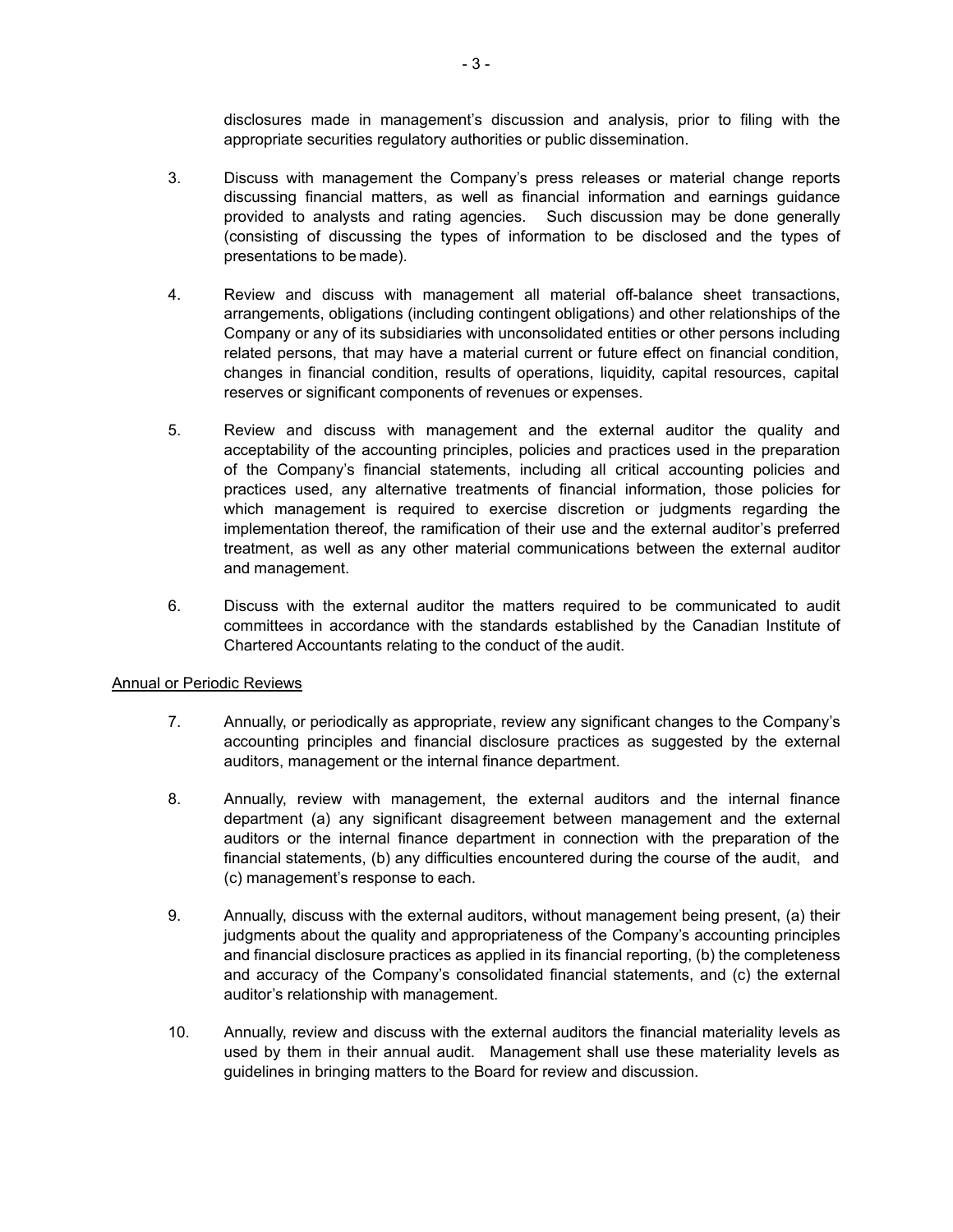- 11. Quarterly, discuss with management the Company's major financial and investment risk exposures and the steps management has taken to monitor, control and manage such exposures.
- 12. Quarterly, review and discuss with management, and if deemed necessary, the external auditor and/or the Company's in-house and external legal counsel, any legal, regulatory or compliance matters arising periodically that could have a significant impact on the Company's financial statements, including applicable changes in accounting standards or rules.

## **Oversight of the Company's Relationship with the Independent Auditor**

- 13. The Audit Committee shall review annually the performance of the external auditor, including recommending, if deemed appropriate, a change of the external auditor.
- 14. Review, in advance where feasible, all auditing services to be provided by the external auditor, and approve any non-audit services, as permitted by applicable securities laws and the TSX.
- 15. Ensure that the external auditors submit to the Audit Committee on an annual basis a written statement affirming their independence, discuss with the external auditor any disclosed relationships or services that may impact its objectivity and independence and satisfy itself as to the external auditor's independence, taking into account the opinions of management.
- 16. Monitor the policy of rotating the lead audit partner having primary responsibility for the year-end audit process.
- 17. Review and discuss with management the external auditor's audit planning letter and engagement letter.

#### Oversight of the Company's Internal Controls

- 18. Review annually the assessment by management of the performance of the acting financial controller.
- 19. Review with management any report prepared by the internal finance department or external auditors that identifies any weakness in the internal controls of the Company.
- 20. In consultation with the external auditor and the internal finance department, review the adequacy of the Company's internal control structure and procedures designed to ensure compliance with the applicable laws and policies.

#### Compliance Oversight Responsibilities

- 21. Periodically confirm the assessment by management that that the Company and its subsidiaries are in conformity with the Company's Code of Business Conduct and Ethics.
- 22. Periodically confirm the assessment by management that the Company's procedures for the receipt, retention and treatment of complaints received by the Company regarding accounting, internal accounting controls or auditing matters, and the confidential,